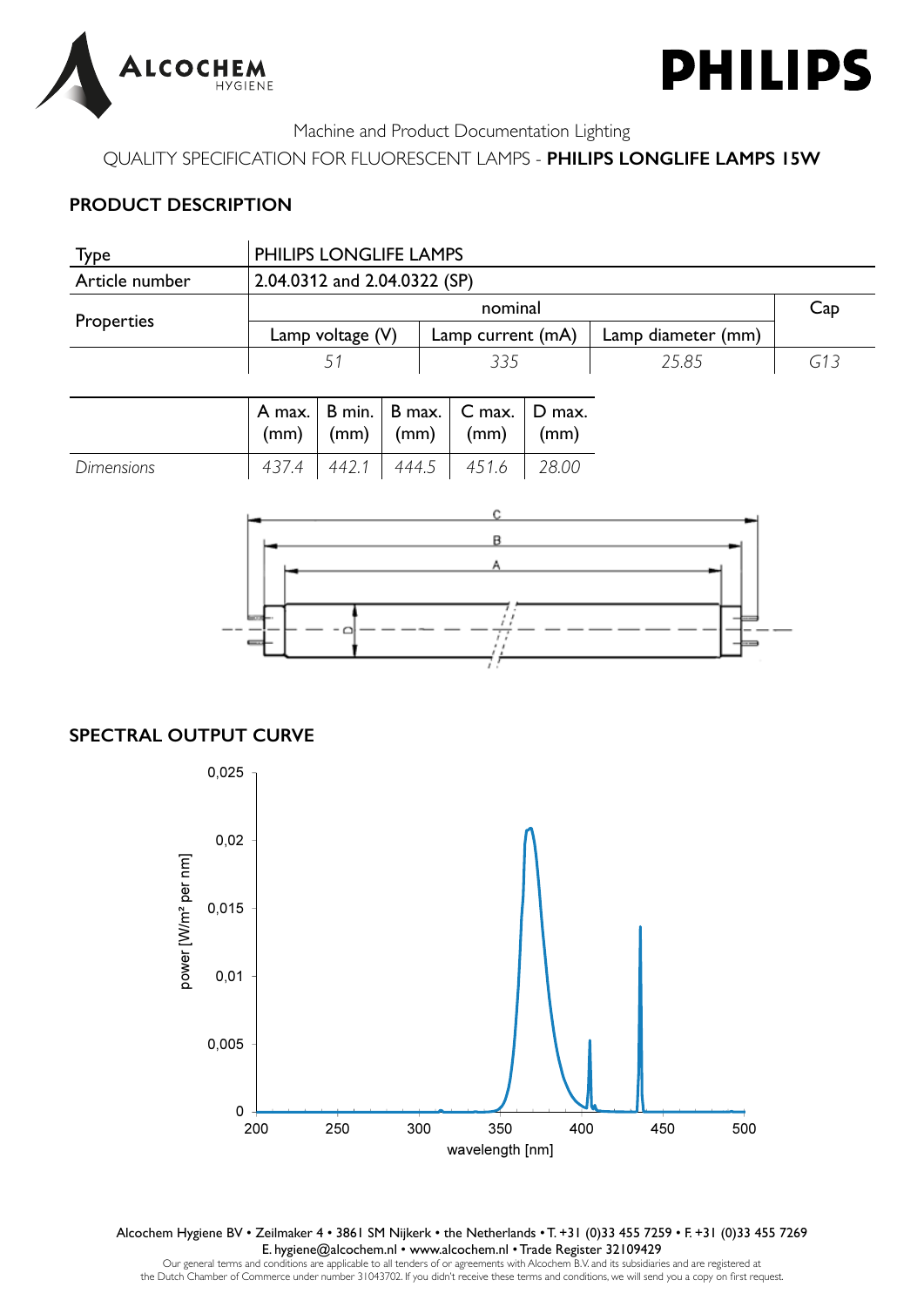



QUALITY SPECIFICATION FOR FLUORESCENT LAMPS - **PHILIPS LONGLIFE LAMPS 15W**

## **TYPE ACCEPTANCE**

| Attribute                                                       | Requirements                        | Instruction                                                                                                        |  |  |  |
|-----------------------------------------------------------------|-------------------------------------|--------------------------------------------------------------------------------------------------------------------|--|--|--|
| Electrical<br>characteristics                                   |                                     | $1$ measured at 127V in combination<br>with a "TL"D 15W reference ballast<br>after 100 hrs. aging characteristics. |  |  |  |
| lamp current <sup>1)</sup>                                      | nominal<br>335 mA                   |                                                                                                                    |  |  |  |
| lamp voltage $1$                                                | 51 V<br>± 4V                        |                                                                                                                    |  |  |  |
| lamp watts <sup>1)</sup>                                        | 15.0 W<br>±5%                       |                                                                                                                    |  |  |  |
| U.V. radiation                                                  |                                     |                                                                                                                    |  |  |  |
| average ( $n \ge 10$ )<br>minimum average<br>minimum individual | 3.9 UV-AW<br>95%<br>90%             |                                                                                                                    |  |  |  |
| U.V. maintenance                                                | Min.ind.:<br>After<br>Average:      | Related to the 100 hrs. measurement.                                                                               |  |  |  |
|                                                                 | 2000 h:<br>$\geq 92\% - 3\%$<br>85% |                                                                                                                    |  |  |  |
|                                                                 | 9000 h:<br>$\geq 80\% - 3\%$<br>80% |                                                                                                                    |  |  |  |
|                                                                 | 17.500 h: ≥ 75% - 3%<br>75%         |                                                                                                                    |  |  |  |
| RoHS Compliant                                                  | Yes                                 |                                                                                                                    |  |  |  |

# **TYPE ACCEPTANCE**

| Attribute                                 | Requirements |                                                        |            | Instruction |
|-------------------------------------------|--------------|--------------------------------------------------------|------------|-------------|
| Life                                      | 17500 hr     | 75%                                                    | HF preheat |             |
|                                           | 8000 hr      | min indiv.                                             | AQL: 2.5%  |             |
| Torque test<br>for individual lamps       |              | $\geq$ 6.0 Nm between cap and bulb                     |            |             |
| Insulation test<br>for individual lamps   |              | $\geq$ 6.0 Nm between cap and bulb                     |            |             |
| High tension test<br>for individual lamps |              | 1500 Vac, no flashover or<br>breakdown during 1 minute |            |             |

Alcochem Hygiene BV • Zeilmaker 4 • 3861 SM Nijkerk • the Netherlands • T. +31 (0)33 455 7259 • F. +31 (0)33 455 7269 E. hygiene@alcochem.nl • www.alcochem.nl • Trade Register 32109429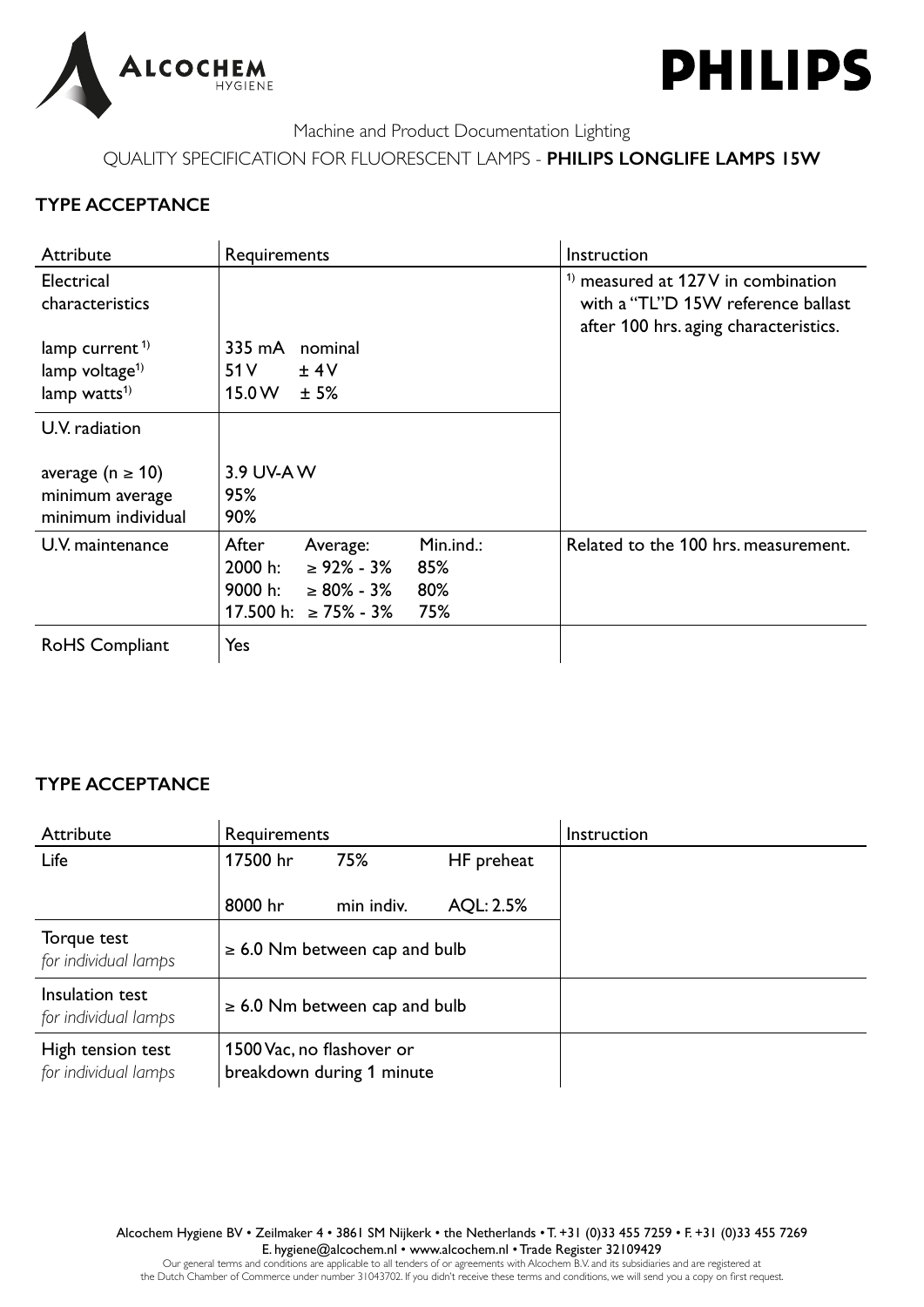



## QUALITY SPECIFICATION FOR FLUORESCENT LAMPS - **PHILIPS LONGLIFE LAMPS 15W**

# **DELIVERY ACCEPTANCE** *(see MIL STD 105 D / ISO 2859)*

|                                                      | Inspection of attributes:                                                                                                                                                                                                                                                                                                                                                                                                     |                |                                                         |   |
|------------------------------------------------------|-------------------------------------------------------------------------------------------------------------------------------------------------------------------------------------------------------------------------------------------------------------------------------------------------------------------------------------------------------------------------------------------------------------------------------|----------------|---------------------------------------------------------|---|
| $\overline{\mathbf{3}}$<br>Sum of critical defects.  |                                                                                                                                                                                                                                                                                                                                                                                                                               |                | Not permissible                                         |   |
|                                                      | Sum of major defects.                                                                                                                                                                                                                                                                                                                                                                                                         | $\overline{2}$ | $AQL = 1.0%$                                            |   |
|                                                      | Sum of minor defects.                                                                                                                                                                                                                                                                                                                                                                                                         | $\mathbf 1$    | $AQL = 2.5%$                                            |   |
|                                                      |                                                                                                                                                                                                                                                                                                                                                                                                                               |                |                                                         |   |
|                                                      | Classification of defects:                                                                                                                                                                                                                                                                                                                                                                                                    | 1              | $\overline{2}$                                          | 3 |
| $\mathbf 1$                                          | Packing/Labeling/Marking                                                                                                                                                                                                                                                                                                                                                                                                      |                |                                                         |   |
| 1.1<br>1.2<br>1.3<br>1.4                             | Packing, packing label or lamp marking not according to instructions.<br>Alien brand on packing label or in lamp marking.<br>Packing label or lamp marking not according to instructions.<br>Unmarked, illegible or erasable marking.                                                                                                                                                                                         |                | X<br>X<br>$\overline{\mathsf{X}}$                       | X |
| $\overline{2}$                                       | <b>Glass</b>                                                                                                                                                                                                                                                                                                                                                                                                                  |                |                                                         |   |
| 2.1<br>2.2<br>2.3<br>2.4                             | Broken lamp.<br>Leaky lamps or cracks which may cause leakers.<br>Glass defects. Important optical defects.<br>Glass defects. Small optical defects.                                                                                                                                                                                                                                                                          | X              | X<br>$\overline{\mathsf{X}}$<br>$\overline{\mathsf{X}}$ |   |
| 3                                                    | Coating                                                                                                                                                                                                                                                                                                                                                                                                                       |                |                                                         |   |
| 3.1<br>3.2<br>3.3<br>3.4<br>3.5                      | Powder-off in coating (hole $\emptyset \geq 15$ mm or equal area).<br>Powder-off in coating (hole $\varnothing$ < 15 mm or equal area).<br>Uneven coating ( strips, thin, irregular or coarse ).<br>Uncoated ends (> 2mm).<br>Uncoated part of the bulb, length $\geq 15$ mm.                                                                                                                                                 | X<br>X         | X<br>X<br>X                                             |   |
| 4                                                    | Caps                                                                                                                                                                                                                                                                                                                                                                                                                          |                |                                                         |   |
| 4.1<br>4.2<br>4.3<br>4.4<br>4.5<br>4.6<br>4.7<br>4.8 | Loose caps ( before or after I.E.C. torque test ).<br>Loose pin ( before or after I.E.C. torque test ).<br>Gauge defects (gauge does not fit on lampend).<br>Damaged cap or pin (small damages or superfluous cement/tin)<br>Damaged cap or pin (bigger but still fits in gauge)<br>Soldering, welding or pinching defects: not.<br>Long leadwire: so long that it may cause short circuit to cap.<br>Long leadwire: shorter. | X<br>X         | X<br>$\times$<br>$\mathsf{X}$<br>X<br>X                 | X |

Alcochem Hygiene BV • Zeilmaker 4 • 3861 SM Nijkerk • the Netherlands • T. +31 (0)33 455 7259 • F. +31 (0)33 455 7269 E. hygiene@alcochem.nl • www.alcochem.nl • Trade Register 32109429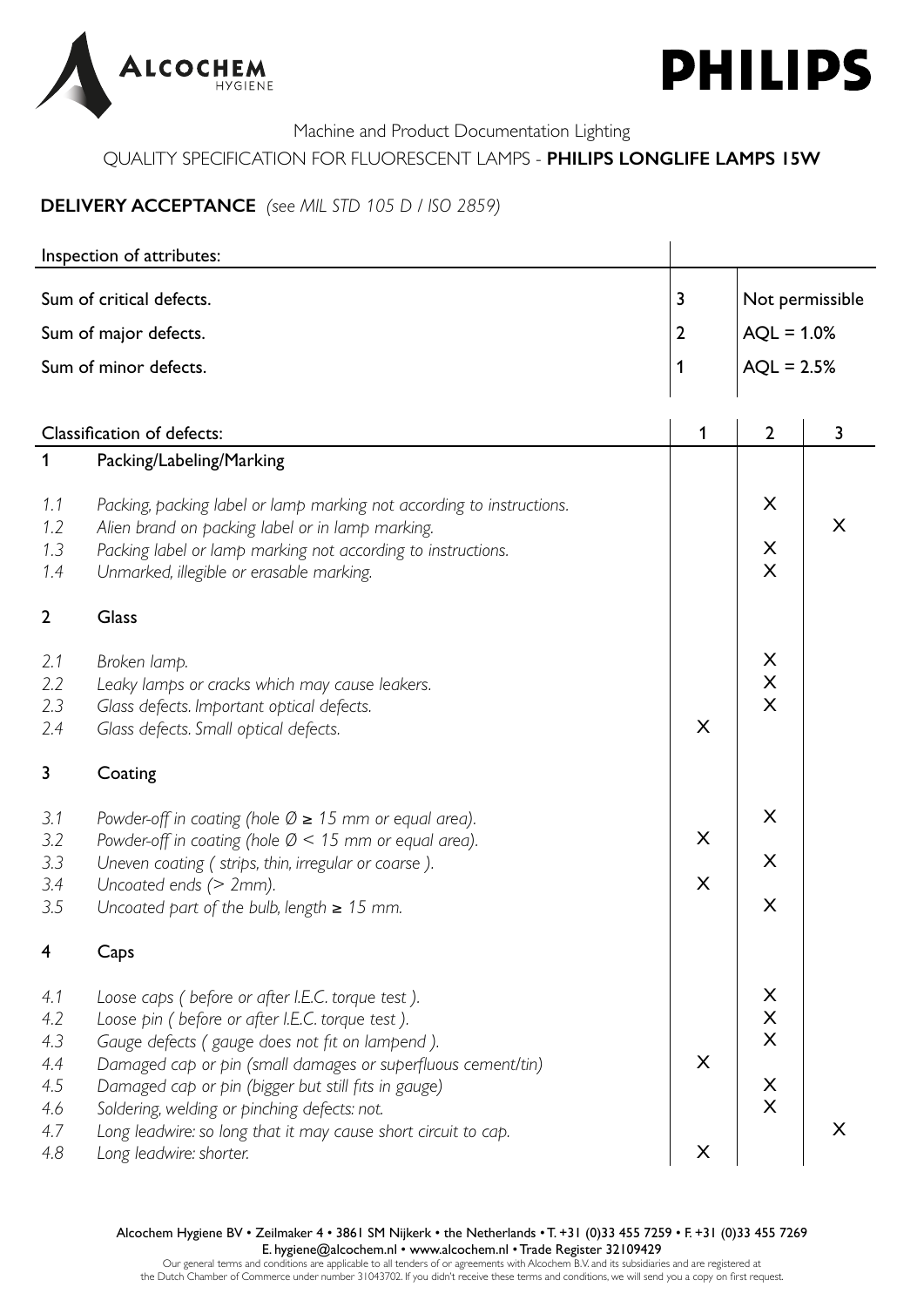



## QUALITY SPECIFICATION FOR FLUORESCENT LAMPS - **PHILIPS LONGLIFE LAMPS 15W**

## **DELIVERY ACCEPTANCE** *(see MIL STD 105 D / ISO 2859)*

| Inspection of attributes |                 |
|--------------------------|-----------------|
| Sum of critical defects. | Not permissible |
| Sum of major defects.    | $AC = 1.0%$     |
| Sum of minor defects.    | $AC = 2.5%$     |

| <b>Classification of defects</b> |                                                                                                    |   | $\overline{2}$ | 3 |
|----------------------------------|----------------------------------------------------------------------------------------------------|---|----------------|---|
| 5                                | Safety                                                                                             |   |                |   |
| 5.1                              | Insulation resistance too low ( $\leq$ 1.50 M $\Omega$ at 500 Vdc )                                |   |                | X |
| 5.2                              | Flashover or breakdown in high voltage test<br>(1500 Vac between pins and cap shell).              |   |                | X |
| 5.3                              | Long lead wire (see above).                                                                        |   |                | X |
| 5.4                              | Lamp length too short (IEC "B" - 0.2 mm).                                                          |   |                | X |
| 6                                | <b>Function test</b>                                                                               |   |                |   |
| 6.1                              | Ignition time too long at test voltage.                                                            |   | X              |   |
| 6.2                              | No ignition at nominal voltage within 30 sec.                                                      |   | X<br>X         |   |
| 6.3                              | Obvious improper functioning (after 10 min ageing).                                                |   |                |   |
| $\overline{7}$                   | Miscellaneous                                                                                      |   |                |   |
| 7.1                              | Wrong dimensions (gauge defects).                                                                  |   | X              |   |
| 7.2                              | Loose part(s) in the lamp that may damage the coating.                                             |   | X              |   |
| 7.3                              | Short circuit between lead wires.                                                                  |   |                | X |
| 7.4                              | All appearance defects not mentioned above which do not influence                                  | X |                |   |
|                                  | proper functioning of the lamp (i.e. dirt, unclear marking, small damages, mercury<br>stains etc). |   |                |   |

Alcochem Hygiene BV • Zeilmaker 4 • 3861 SM Nijkerk • the Netherlands • T. +31 (0)33 455 7259 • F. +31 (0)33 455 7269 E. hygiene@alcochem.nl • www.alcochem.nl • Trade Register 32109429

Our general terms and conditions are applicable to all tenders of or agreements with Alcochem B.V. and its subsidiaries and are registered at the Dutch Chamber of Commerce under number 31043702. If you didn't receive these terms and conditions, we will send you a copy on first request.